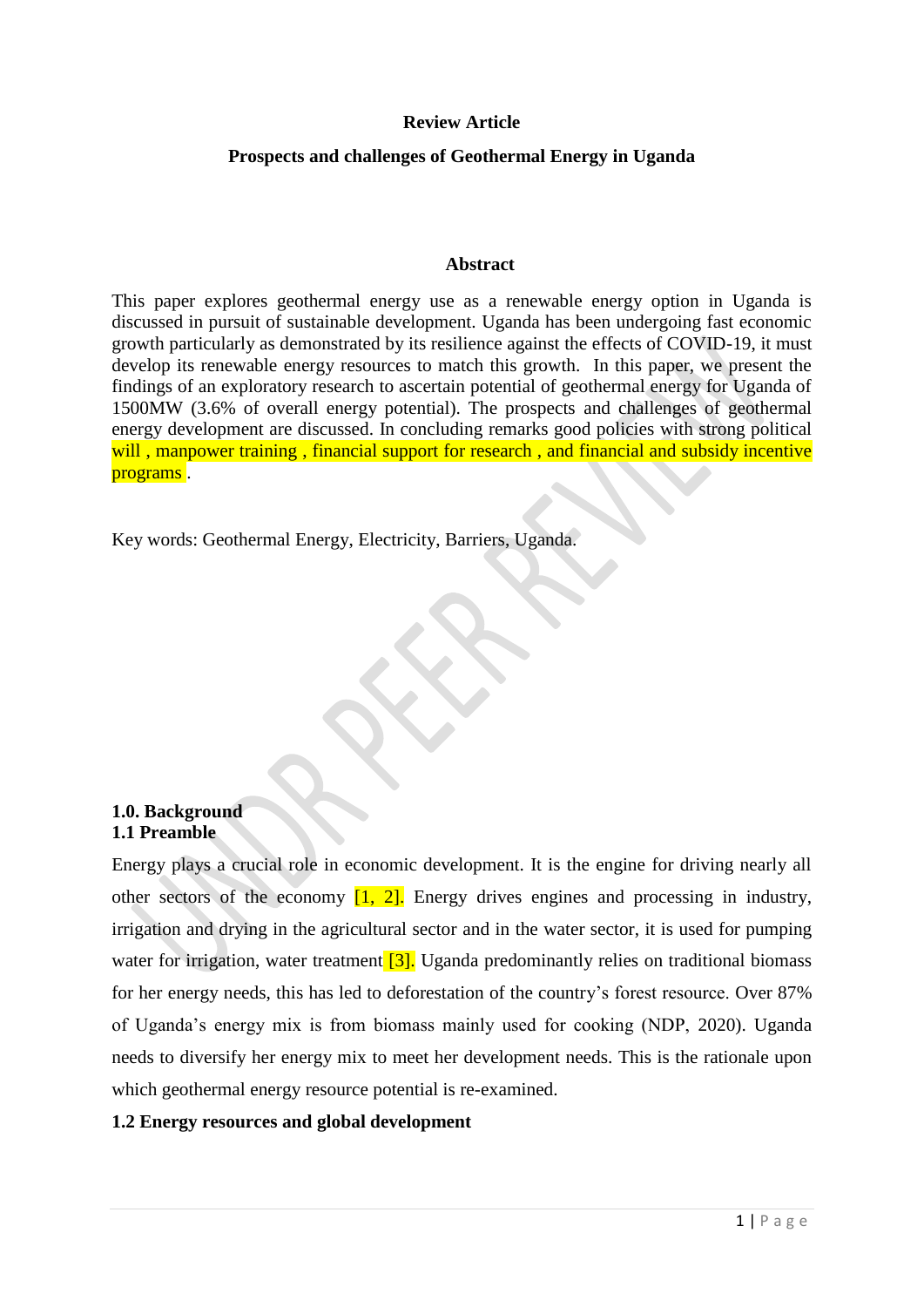Global geothermal potential is about 75 GW and actual production is 15.4GW about 24.9% of this is produced in U.S.A for 2019 (WEC 2020). With Global geothermal leading producers include U.S producing about 3.8GWe, Philippines 1.87, Indonesia 1.16 and Turkey  $0.62$ GW<sub>e</sub> Young et al. 2019). Geothermal is favourable due to a small carbon footprint. It is among the largely untapped geothermal resources with which does not emit a lot of carbon emission (Pan et al. 2018). This geothermal technology has grown for more than a century and contributes less than 5% of global energy mix. The great East African rift valley system has a potential of about 15,000 MW<sub>e</sub> of which less than  $1000MW<sub>e</sub>$  has been developed (Kombe, 2019). The earliest of geothermal power plant was founded in 1904 at Larderello, Italy powered by steam from fairly shallow wells and vapour and produced dry steam; it was a simple power plant design (Taleb 2009). The design of geothermal power plants today varies in several types and designs to take care of the type of steam produced by the wells, such as single-flash geothermal power plant, double-flash geothermal power plant, flash binary geothermal power plant, simple organic Rankine cycle, organic Rankine cycle with Internal Heat Exchanger (IHE) Nasruddin et al. (2016), and regenerative organic Rankine cycle with IHE, At the moment, the capacity being operated is amounted about 10.7 GW, in countriesthat have utilized geothermal energy. Geothermal power generation capacity of 15000MW exists (Zakkour 2016). Geothermal direct utilisation of 70,885MWt exists worldwide in more than 82 countries, it's a clean energy source that has an immense potential for development (Lund and Boyd 2015)...

## **1.3 Energy resources and power sector in Uganda**

Uganda is richly endowed with energy potential of 41,800MW, of this however, 1268.9MW (3%) only is developed as shown in Figure 1. Geothermal power development in Uganda, has been constrained by a number of challenges, despite its numerous benefits; to mitigate this efforts have been put on the use of clean energy sources. Sustainable development goal (SDG7) is to ensure access to affordable, reliable, sustainable, and modern energy for all. Attaining SDG 7 depends on the quantity and quality of energy resources. Global energy policies are shifting towards greater consumption of renewable energy, exploiting renewable has been a priority for Uganda since 90% of all energy consumed is from renewable energy namely hydro, biomass and solar (Fashina, et al., 2018). Uganda should, therefore, focus at the scenario of 100% renewable energy mix.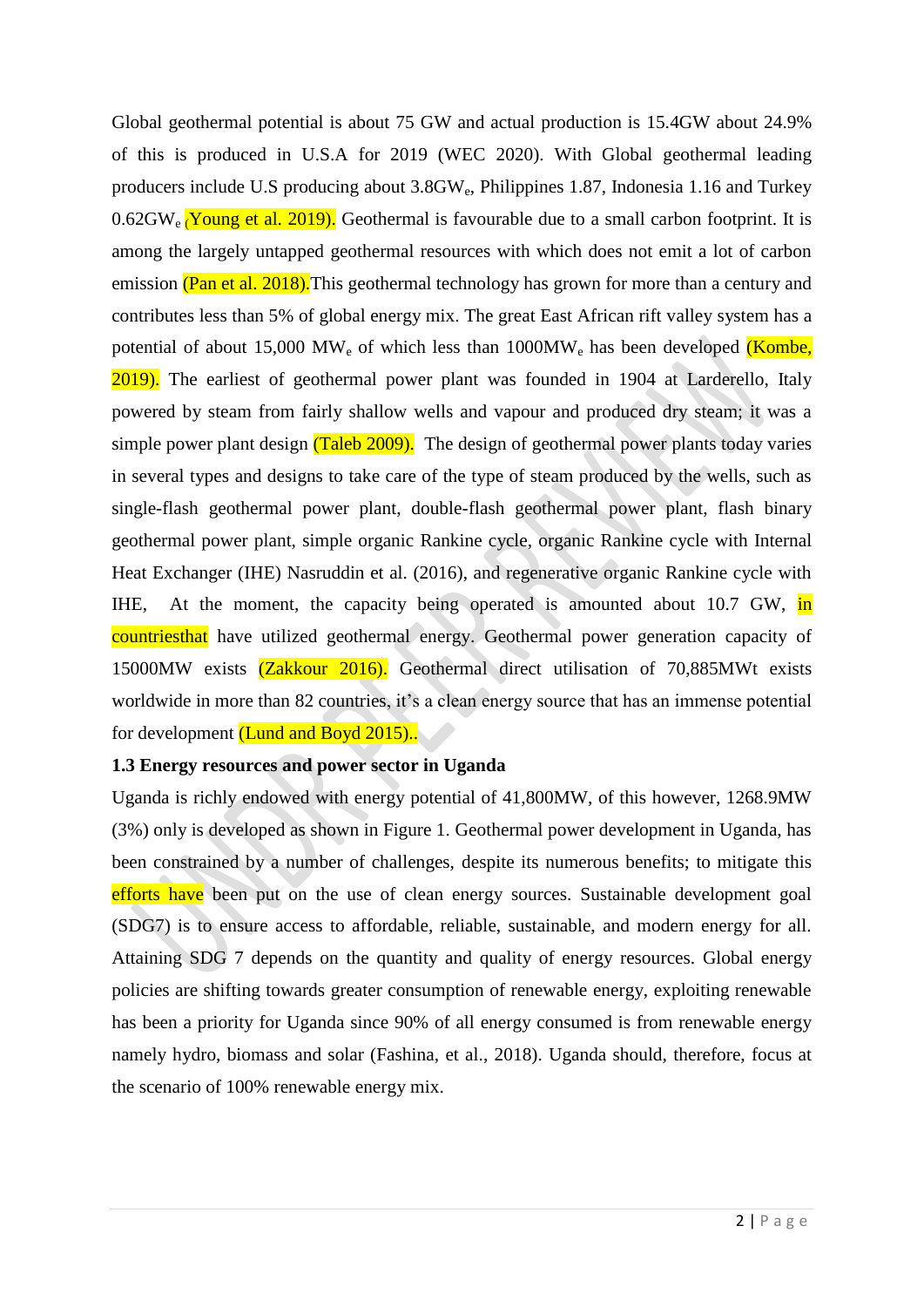

*Figure 1: Present and future cumulative power generation potential in Uganda (No concuerda la cantidad de 41800 MW, la suma es solo 17,800!!, por tanto el porcentaje es erroneo)*

# *Source: Adapted from ERA(2020)*

As shown in the graph above, hydroelectricity dominates Uganda's energy mix with 80%, followed by thermal co-generational 8%, biomass co-generational at 8% and solar energy at 4%. *(revisar porcentajes* Most hydroelectricity potential is along the R. Nile, Geothermal energy and most nuclear power is in Western Uganda while Fossil fuels are also predominantly in Western Uganda. Wind energy potential is in the mountainous, isolated, hilly and remote areas of Karamoja, Kalangala **Islands (Wabukala et al. 2021).** Biomass and Solar are more evenly distributed all over the country.

# **1.4 Why this paper?**

This paper seeks to provide the current geothermal energy potential prospects and challenges with the aim of prioritizing technologies that promote clean affordable reliable energy consumption. The growing emission of greenhouse gases is a global concern. This can be mitigated by using cleaner modern renewable energy sources. It is in this light that prospects and challenges of geothermal energy development in Uganda.  $\frac{1}{2}$  (falta concluir enunciado).

The rest of the paper is structured as follows: the second section gives an overview of Uganda's geological structure, the third section reviews literature, the fourth section treats methodology while section five **focused on** results and discussion. The sixth section is on conclusions and recommendations.

# **2.0 Overview of Uganda's Geological structure**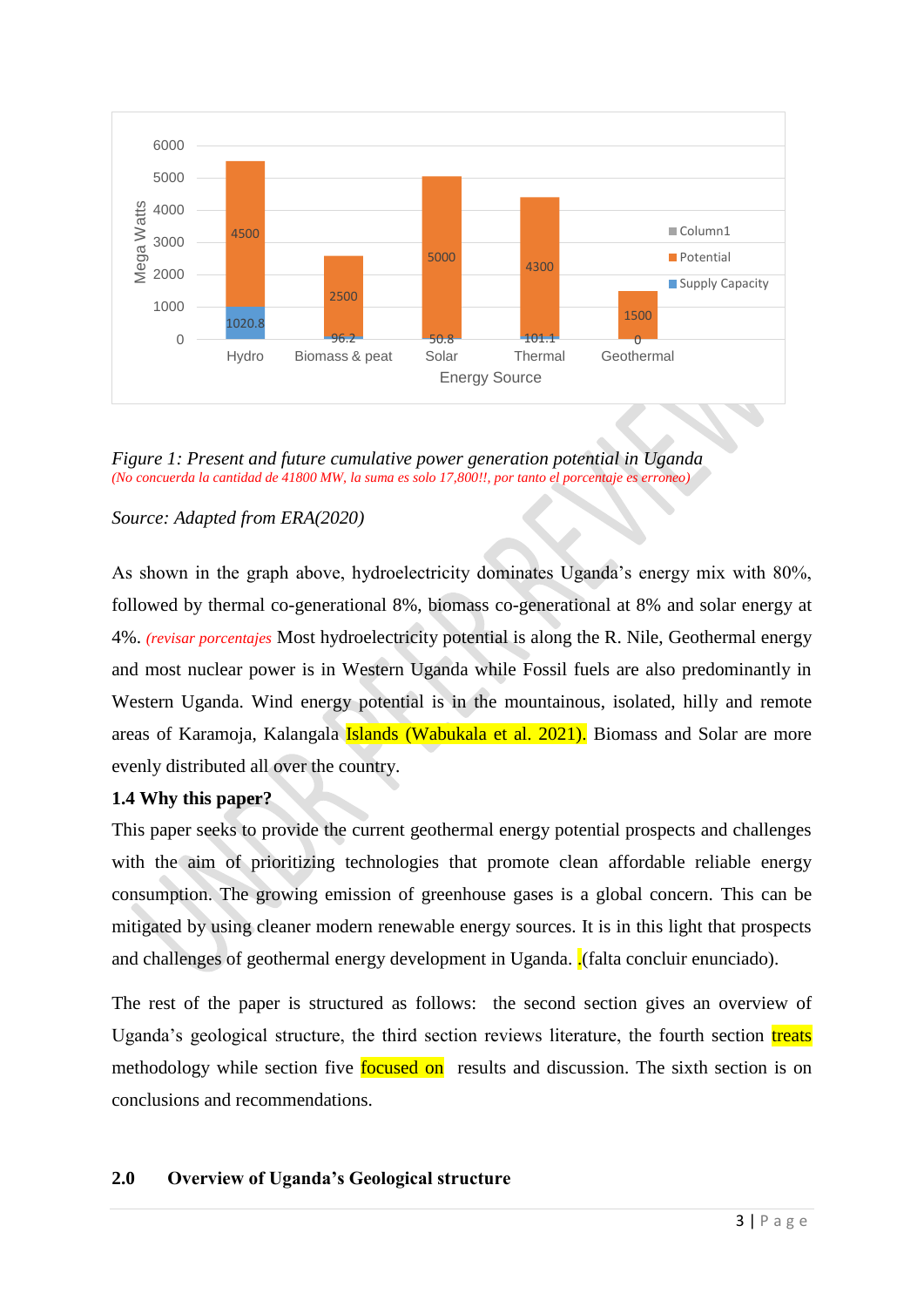Geothermal potential exists in the Uganda Rift valley system with over 24 sites. Major geothermal areas namely Katwe- Kikorongo (Katwe), Sempaya- Buranga and Kibiro, Panyimur in West Nile. The other potential sites are Kanangorok, Karungu, Bubale, Rubaale, Kitagata, Kibenge and Kabuga as shown in map below in Fig.2. Geological surveys were first done by a British geologist, Wayland in 1921 and geysers in Western Uganda were studied and by 1935 he had produced a full geological survey report on Uganda, where 46 hot and mineralised springs were listed (Kamese,2004). Geothermal energy potential was first estimated in the 1982 to be 450 MW (McNitt,1982), the exploration stage was initiated in 1993 with over 40 sites were studied and exhibited impressive geophysical properties including temperature gradient, micro-seismic and earthquake done. For instance, Kibiro had a subsurface temperature of over 150-250  $^{0}C$ , the manifestation of hot springs is at 86  $^{0}C$ , 10-15 ppm of hydrogen Sulphide  $(H_2S)$ , Katwe-Kikorongo had a subsurface temperature of 140-200  $\rm{^0C}$ , and a surface temperature of 32  $\rm{^0C}$ , the manifestation of hot springs is at 30-70  $\rm{^0C}$ , 30-40 ppm of hydrogen Sulphide  $(H_2S)$ . The temperature gradient for is 13-36 <sup>o</sup>C /Km making the geothermal reservoir deep-seated. Large geophysical anomalies were identified in Katwe and Kibiro. Sempaya - Buranga had a subsurface temperature of  $120-150$  °C, the manifestation of hot springs is at  $98\text{ °C}$  is a spectacular geothermal resource as illustrated in Fig. 42. Panyimur had a subsurface temperature of 200  $\degree$ C, the manifestation of hot springs is at Amoropii (60 $^{\circ}$ C), Avuka (45 $^{\circ}$ C) and Okumu (47 $^{\circ}$ C), 10-12 ppm of hydrogen Sulphide  $(H<sub>2</sub>S)$ ,. Geochemical exploration studies were also carried out, Isotope hydrology studies to delineate flow characteristics of geothermal waters and identify their recharge areas. The geothermal fluids for Katwe- Kikorongo are rich in carbonates and sulphates, and salinity of 19,000 -28,000 mg/kg total dissolved solids. The source of high concentration of hydrogen sulphide is both volcanic and hydrothermal. Kibiro is depleted in sulphates with 35 ppm and its interaction with hydrocarbons produces H2S; salinity levels of 4000-5000 ppm. Geological surveys revealed Magmatic source of heat for Katwe, Buranga and Kibiro. It has explosion craters, ejected pyroclastics, lava flows tuffs with a lot of granites and gneissic rocks. (Bahati, et. al., 2008, 2004).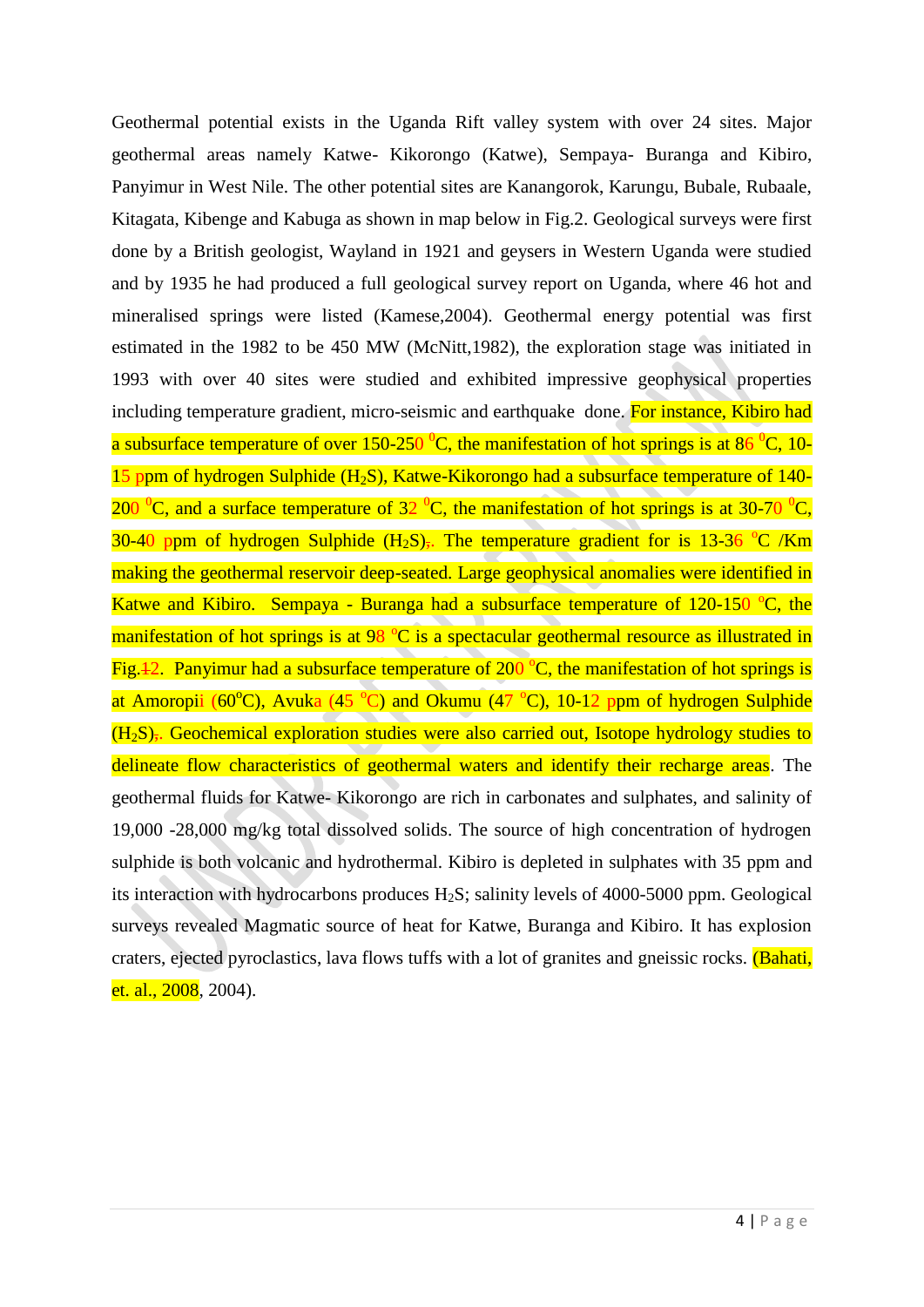

*Fig.2; Illustration of a geothermal hot spring at Sempaya*

In 2014, the geothermal resources department was created in Ministry of energy and mineral development (MEMD) with a budget of Uganda Shillings 100Million (U.S \$30000) for core staff and Geothermal energy Development project had a budget of Uganda Shillings 5.1 billion (U.S \$1.2 Million) Ministry of Finance Planning and economic Development (MOFPED). The sub surface temperature levels range between 150  $\rm{^{\circ}C}$  to 200  $\rm{^{\circ}C}$ . A model by Government and federal Institute of Geosciences and natural resources Germany has been developed for possible geothermal power development with 30MW for the start and 150 MW in the medium term. Preliminary viability and feasibility studies involving drilling of deep exploration wells that will help provide information on the reservoir temperature, fluid chemistry and other petro physical parameters are being done. Geothermal power is costed at U.S\$ 0.077 per kWh which is cheaper than most renewable energy resources like hydro and solar (ERA 2020). Installing 150 MW of geothermal power would allocate electricity to 3,000,000 people in rural areas of western Uganda.

*Fig 3. Map of Uganda locating geothermal energy resources.*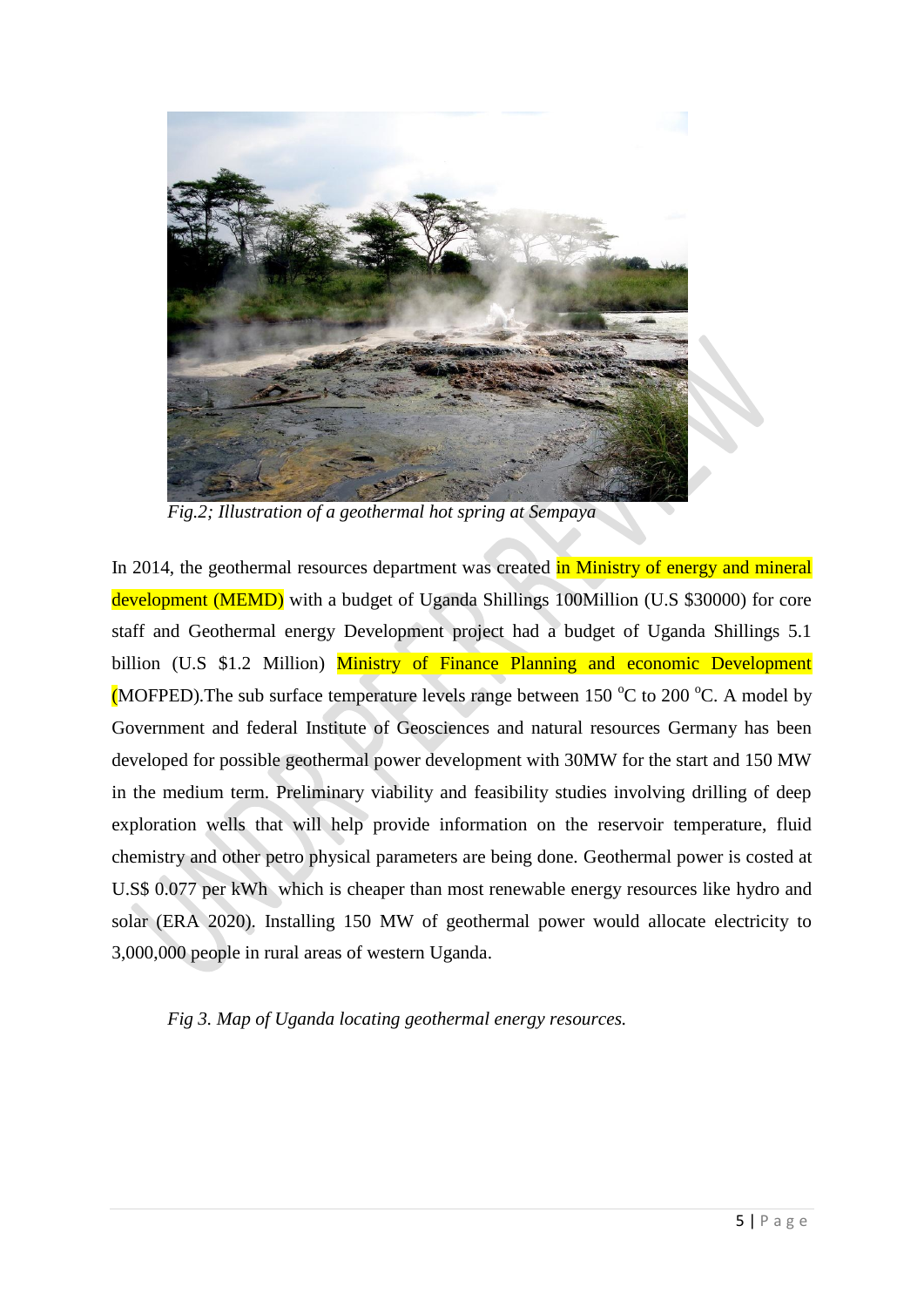

Therefore a good understanding of the geological structure and tectonic setting of Uganda as part of the great East African Rift valley **system is of immense value to Geothermal energy** development. it is also useful actualising the potential mineral resource bases existent like copper and cobalt at Kasese, gold and silver at Buhwezu, Limestone at Hima, mixed salt brines at Katwe, gypsum at Kibuku, Rare earths elements (REE), zeolites and bentonite clays. All these have reinforcing values that geothermal reservoirs developed into geothermal power would power mineral development (Mugadu 2001).

# **3.0 Literature Review**

Kombe (2019) considered barriers and strategies in East Africa including financial, institutional, technical social and environmental barriers. Jianchao et al. (2018) used PESTEL to analyse prospects and challenges in which he highlighted political economic, social technological environmental and legal challenges to analyse geothermal energy development in China (Colmenar- Santos et al. 2018), studied measures to remove barriers to geothermal energy in European Union (EU) and classified geothermic resources as low, high enthalpy and renewable energy mix his finding were that in low enthalpy geothermal power the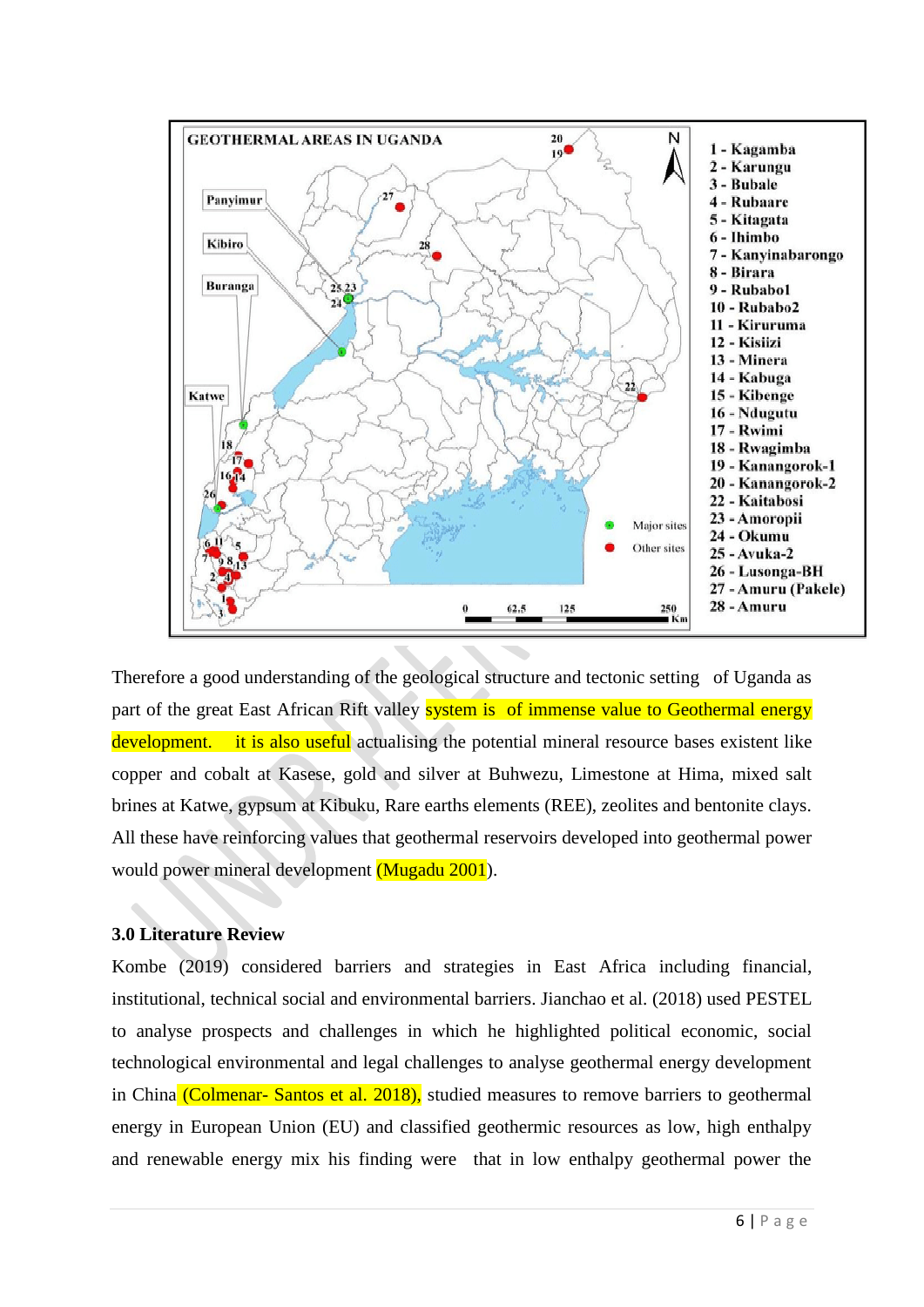barriers were mainly social, economic and financial barriers while in Agricultural sector barriers were lack of technical knowledge, social, technical, financial and normative or institutional barriers, in the high enthalpy geothermal power financial and economic barriers the overriding. Kubota et al. (2013) investigated barriers of developing geothermal power generation in Japan societal acceptance by stakeholders in hot springs and identified financial and economic barriers, development risk societal barriers and local acceptance as the most prominent barrier. Taleb (2009) examined barriers hindering the utilisation of geothermal resources in Saudi Arabia he identified non-technical barriers as political economic, social and educational barriers as summarised in table 1. 

| Table 1: Summary of relevant empirical studies |                                                                                                                                                 |                                                                                                                                                                                                                                     |
|------------------------------------------------|-------------------------------------------------------------------------------------------------------------------------------------------------|-------------------------------------------------------------------------------------------------------------------------------------------------------------------------------------------------------------------------------------|
| Author (year)                                  | Title                                                                                                                                           | Approach and key finding                                                                                                                                                                                                            |
| Taghizadeh-<br>Hesary<br>al.<br>et<br>(2020)   | Role of energy finance in<br>geothermal<br>power<br>development in Japan.                                                                       | It analyses social, legal economic, social and technical barriers of<br>geothermal power development in Japan                                                                                                                       |
| Young,<br>al.<br>et<br>(2019)                  | Analysis<br>of Non-<br>An<br>Technical<br><b>Barriers</b><br>to<br>Deployment<br>Geothermal<br>Potential<br>and<br><b>Improvement Scenarios</b> | Makes an in-depth analysis of all barriers except technical barriers<br>and measures for overcoming them.                                                                                                                           |
| Ambumozhi<br>(2018).                           | Overcoming Barriers<br>to<br>Geothermal<br>Energy<br>Development<br>in<br>Indonesia.                                                            | Analyses technical and non-technical barriers to geothermal<br>development in Indonesia                                                                                                                                             |
| al.<br>Pan,<br>et<br>(2018).                   | <b>Establishment of Enhanced</b><br><b>Geothermal Energy Utilization</b><br><b>Plans: Barriers and</b><br><b>Strategies</b>                     | It reviews barriers and strategies to adopting geothermal resources in<br>respect of Institutional, regulatory, technological and financial<br>aspects.                                                                             |
| Colmenar-Santos<br>et al. (2018).              | <b>Measures to Remove</b><br><b>Geothermal Energy</b><br>Barriers in<br>the European Union                                                      | It examines the market barriers that make it, difficult to use low<br>enthalpy, high enthalpy and electrical use of geothermal resources in<br>EU.                                                                                  |
| Levine and Young<br>(2017)                     | Crossing the Barriers: An<br>Analysis of Land Access<br>Barriers to Geothermal<br>Development<br>and<br>Potential<br>Improvement<br>Scenarios   | Analyse Land access challenges to including tribal and cultural<br>resources, environmentally sensitive areas, biological resources,<br>land ownership, federal and state lease queues, and proximity to<br>military installations. |
| Thorsteinsson&<br>Tester (2010)                | Barriers and enablers to<br>geothermal district heating<br>system development in the<br><b>United States</b>                                    | It analyses barriers and enablers to utilising Geothermal district<br>heating systems for space and water heating.                                                                                                                  |
| Taleb (2009)                                   | <b>Barriers</b><br>hindering<br>the                                                                                                             | It identifies obstacles and enablers to geothermal development in<br>Saudi Arabia                                                                                                                                                   |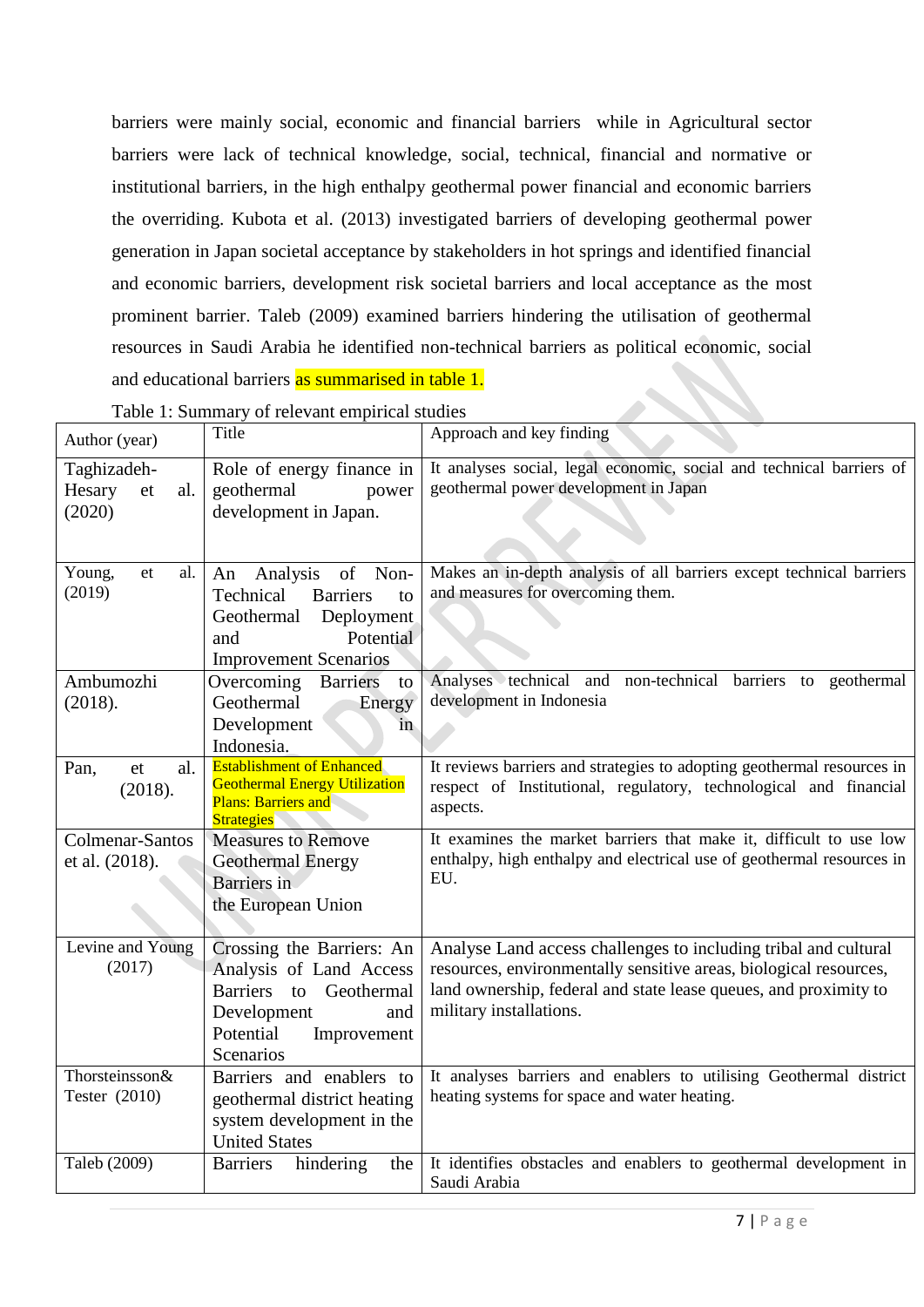| .<br>ΟÌ<br>geothermal<br>utilization |  |
|--------------------------------------|--|
| resources in Saudi Arabia            |  |

## **4.0 Methodology**

The study used qualitative research approach, inductive (Edmonds & Kennedy, 2020), exploratory and investigative (Merriam, 2002) in nature. It included a holistic view, with the structure impacting on context settings such as policies, sociocultural, context and situation analysis (Kzillen & Jarrett, 2007). We explored and interpreted complex data from sources such as documents, literature and archival information (O'Leary, 2017). Documentary review was done by reading different sets of documents and triangulating facts therein. The important aspects to be considered in this study to maintain a high level of: validity and reliability, was addressed through using strategies like triangulation; the researcher's position or reflexivity, variation in sampling like location, groups of people, time; and providing a detailed description about the research process (Merriam, 2002). In-depth exploration under a qualitative framework helped best answer the research questions (WNeuman, 2006).

## **5.0 Results and Discussion**

## **5.1 Prospects of Geothermal Energy in Uganda**

#### 5.1.1 Power generation

The sites whose exploratory work has been done and commendable results are Katwe-Kikorongo, Sempaya- Buranga, Kibiro and Panyimur. Their high temperature gradient indicate a potential for geothermal reservoirs, hence fit for deep exploratory drilling and carrying out an environmental impact assessment. This leaves a great opportunity for geothermal power development from 24 major sites that can generate up to 1500 MW.

#### 5.1.2 Direct uses

These are non-electric uses, geothermal energy in Uganda has limited direct uses including heating (Low and high enthalpy), tourism, swimming and bathing, curative (medicinal value) and drying crops (Jianchao et al. 2018).

Geothermal is used for combined low and high enthalpy geothermic opportunity for domestic and commercial purposes, where hot water and quick dishes are prepared using hot water got from hot springs like those in Kibiro and Kitagata. Therefore geothermal can provide a reliable and sustainable heat source causing savings of up to 80% in emissions.

Tourism both local and foreign Visitors frequent who come to enjoy the beautiful and spectacular sites hence earning revenue to the country. Swimming and bathing mainly in the warm waters folks in the area often spend time swimming and bathing so it gives immense recreation value. And enhances recreational value of the revelers visiting the site.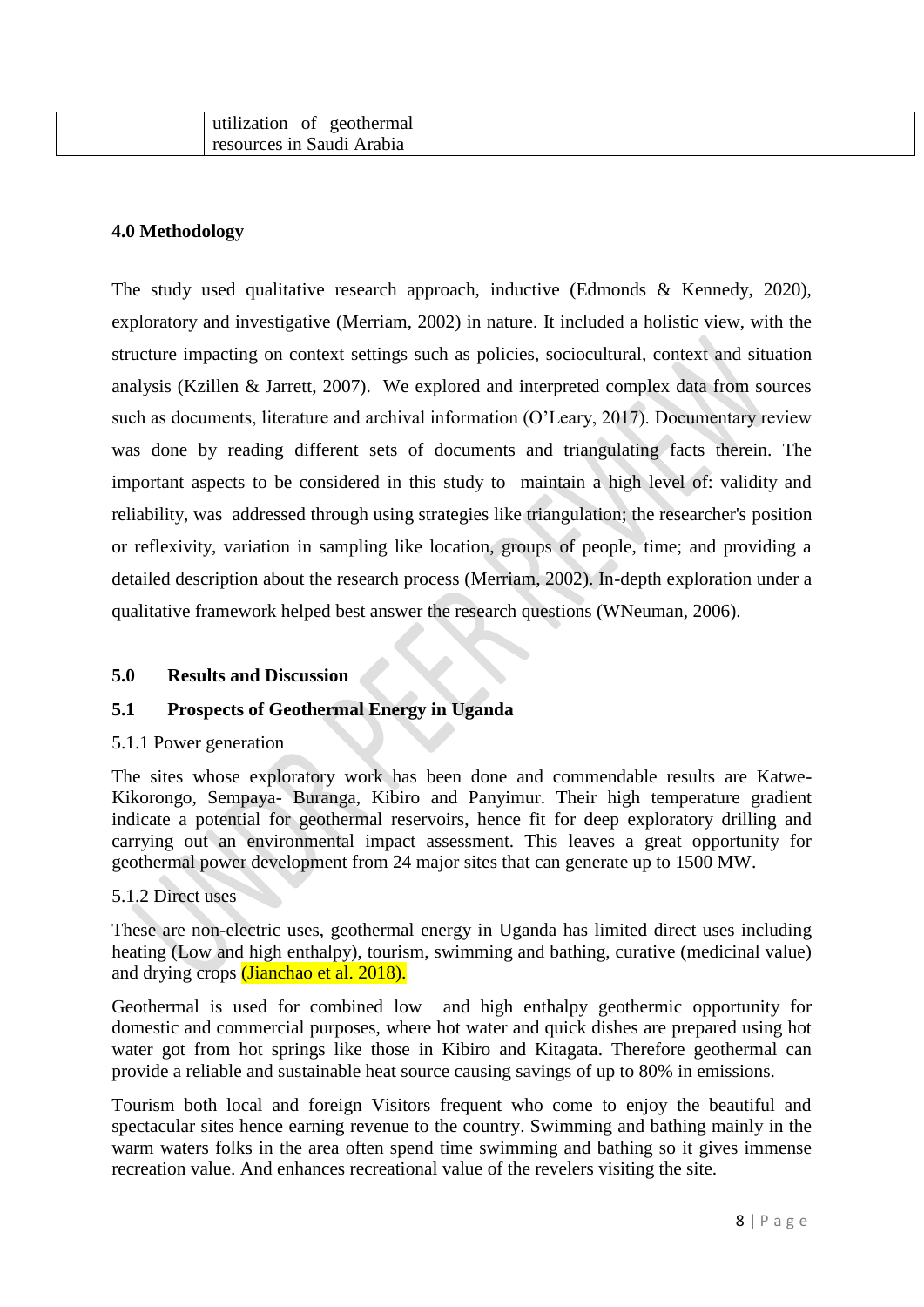Concerning the balneological (medicinal) Value, people strongly believe in the curative value of these hot springs. They immerse aching muscles in hot springs only to get a healing. It is useful in healing skin diseases and rush. Possibly the presence of this highly mineralized water with Sulphur compounds may actually help in deterring bacterial and fungal infections hence improving their health situation. Although, the curative value of these resources has not been scientifically studied. It remains an alternative to curing certain complications and disorders that people around this area suffer from.

Drying crops especially annual crops like maize and beans are often dried using geothermal energy. This helps reduce post-harvest losses as quicker drying of cereals preserves its value and increases its price.

# **5.2 Challenges of Geothermal Energy Development in Uganda**

Government has expressed commitment to meeting the needs of its people by promoting an energy mix that is rich in renewable energy, however, to achieve this, a number of challenges have to be addressed. The following are the challenges that may reduce the steady growth of Geothermal Energy development and its utilisation in Uganda.

# 5.2.1. Land access barriers and competition

Land issues are very complicated especially in Uganda where the land law and property rights are not properly assigned, worse still the intending project to be sited on such land, is not only private land but a tribal and cultural aspect (Young et al. 2019). Most land is for traditional subsistence agriculture being the major occupation of the inhabitants; ownership of such piece of land may also belong to families or communally owned. Geothermal energy projects adversely affect land for agricultural development through construction of power plants and transmission lines. Geothermal energy projects on a large scale will involve distortion of biodiversity and ecosystems, construction activities is associated with destruction of certain plant and animal species, interference with breeding and migratory patterns. The habitat quality will be adversely affected this is a great threat especially to the endangered species (Iwayemi 2008). Most geothermal sites are located in environmentally sensitive areas that are part of Queen Elizabeth national park that is conserved and would require de-gazetting to fully exploit the geothermal resources. The biodiversity and ecological value of the land, has in it species of biological value that must be preserved including Guerrillas, white rhinocerous and other bird species. Altough compensation schemes to displaced people have been suggested, this still makes geothermal power development difficult (Levine and Young 2017).

# 5.2.2 Large investment costs

One overriding challenge to geothermal energy development is the high installation and investment costs of geothermal energy equipment. For instance it cost about U.S \$ 5million to drill one oil test  $(Kombe 2019)$ . The high initial costs of investment erodes investor confidence, it also contributes to overall inadequacy of financial instruments as well as uneven financial sectors. Therefore the high upfront costs of geothermal energy projects remain a challenge to its development. While operational and Maintenance costs Geothermal Energy Development is considered as alternatives for all urban, rural and even remote areas including island communities, however, the high operational and maintenance costs prohibit the widespread use of RE devices. There are a few public and private player engaged in the provision of RE devices. Worse still is the lack of expertise and limited institutional capacity all that have reduced the participation and the 'fruits' that accrue to use of RE devices.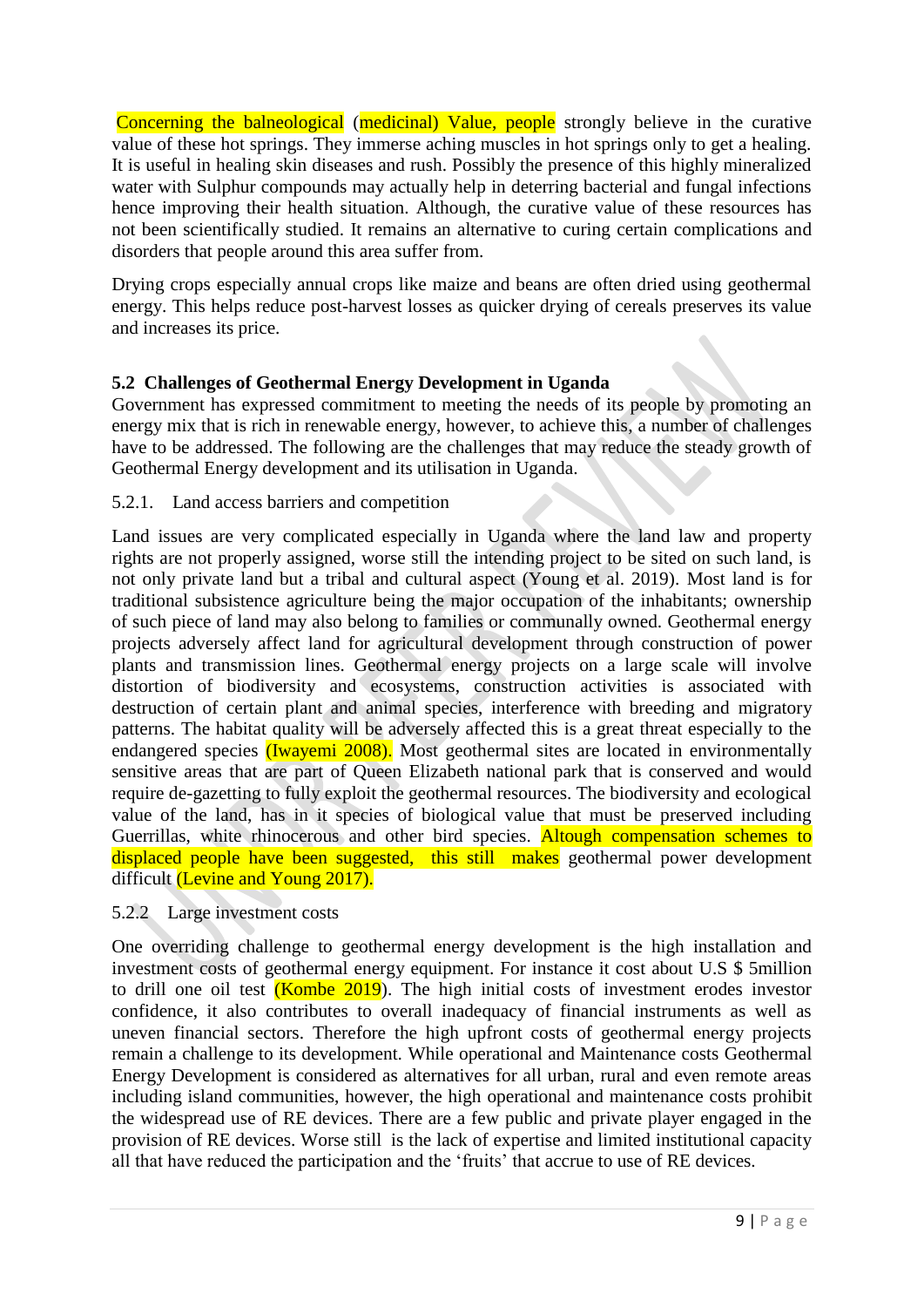# 5.2.3 Lack of awareness and information

Limited information available to the public regarding geothermal development and its socioeconomic and environmental benefits. The public sector is largely ignorant about geothermal energy technologies, no training has been offered to them so they will remain nostalgic about their old technologies which are obsolete and ineffective. The deficiency of technical knowledge limits individuals from making rational choices as far as accepting geothermal technology for sustainable development is concerned.

# 5.2.4. Government policy, incentives and institutional challenges

Precisely, there is no policy on geothermal energy development, an alternative renewable energy policy of 2007 has a weak implementation machinery. Government policy activates an enabling framework for geothermal resource development (Kombe, 2019). The insufficient funding of geothermal energy entities leaves room for institutional weakness. In 2014, the geothermal resources department was created in MEMD with a mandate not properly defined and a small budget of Uganda Shillings 100Million (U.S \$30000) for core staff and Geothermal energy Development project had a budget of Uganda Shillings 5.1 billion (U.S \$1.2 Million MOFPED). Limited public finances create competition of financial resources among different sector, this further restricts the availability of funds for geothermal energy resource assessment, carrying out feasibility studies. With such financial challenges it becomes difficult to efficiently and quickly achieve geothermal energy development. At the institutional level the geothermal energy unit has been too underfunded to implement its mandate. The weak institutional machinery is a great blow to proper coordination and consultations with relevant stakeholders coupled with low budgetary allocations, prevents the development of synergies and linkages needed for geothermal energy development.

# 5.2.5 Inadequate research and development

There is little focus on research and development (R&D), there is not a visible plan or budget given to research institutions or universities, although Makerere University has a program of renewable energy at post graduate and Makerere University Business School with Energy economics and governance more still has to be done in stepping up budgets and doing coordinated research in RE development especially solar, wind and biomass. Working systems must be promoted to tap into international R&D collaborations. Native technical knowledge on Solar and wind technologies are still low and without a convincing technical direction, this leaves related technologies to be imported at a very high cost, expatriates also cost the country yet a sustainable indigenous pool of workers need to be developed.

# 5.2.6 Inadequate human capacity and training

Specialised training in Geothermal has been through sponsorships into the Auckerlandd University in New Zealand and United Nations University collaborating with University of Iceland (Hochstein 2005). There is a need to forge a critical mass of workforce to operate geothermal energy projects. However, geothermal energy projects call for a wide variety of skills in fields of Geoscience, Engineering (renewable energy, electrical, mechanical, mechatronics, chemical), material science, geophysics, geochemistry, energy management, social sciences all that cannot be easily acquired in large pools. This remains a barrier for geothermal energy development.

# 5.2.7 Inadequate infrastructure to support geothermal energy development

Poorly built transport and communication network to support geothermal energy projects. Most roads are murram roads that become impassable in the wet season, the few tarmacked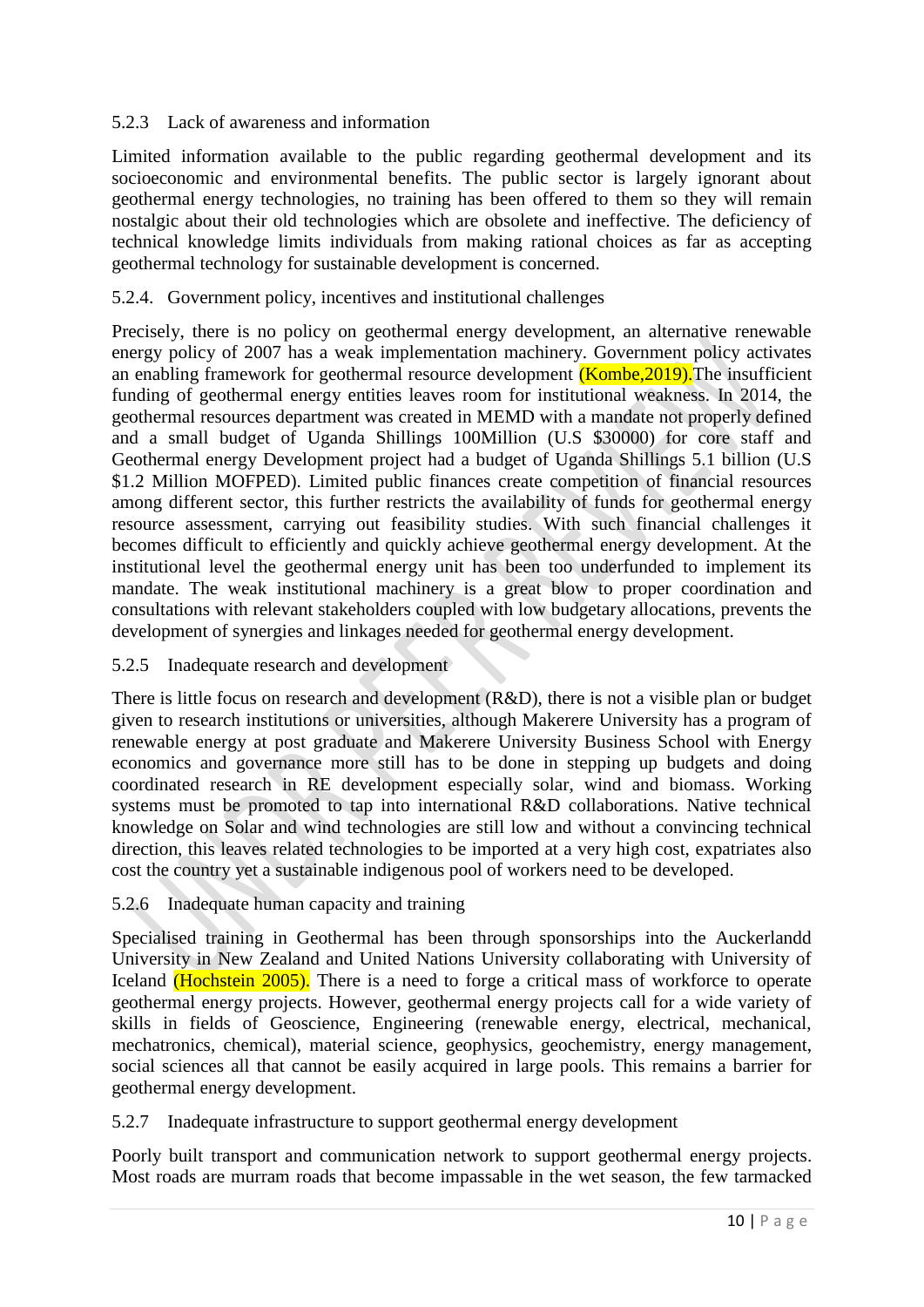roads are poorly maintained. All these become a challenge to geothermal energy development.

## 5.2.8 Shortage of financial resources

According to Ji and Zang (2019) one of the greatest challenges to geothermal is shortage of green energy finance. The shortages arise from both from public and private investors needed to carry out geothermal energy resource assessment. The exploration, drilling, Environmental impact assessment, appraisal and operation will require heavy funding which is still a challenge for Uganda's geothermal energy development. The green energy financing schemes have ushered the Feed in Tariffs (FiTs) and power purchase agreements and Renewable portfolio schemes with no packages to assist Uganda (Noh, 2019).

## 5.2.9 Socio-cultural and environmental challenges

Geothermal power development impact on the natural environment and the pre-existing ecosystem, surface distortions as well as displacement occurs. Households may need resettlement. The production of brine may also leave societies devastated (Marita 2003, Colmenas- Santos et al. 2018). This may also not be easily accepted by the locals who may resist this development.

## **6.0 Conclusions and recommendations**

## 6.1 Conclusion

This study has taken a keen interest in exploring the geothermal resources located in Uganda. The potential for geothermal energy has been known for a long time. The policy shift from the traditional biomass to clean energy highlights the need to actualise the use of geothermal energy development as renewable energy to meet her energy demands. Therefore prospects as well as challenges that constrain geothermal development thus far are briefly explained.

## 6.2. Policy recommendation

Diversification of Uganda's energy mix. There is need to fast track the development of a geothermal energy policy to guide the exploration and development of geothermal power in Uganda's energy mix. This would increase the renewable energy mix as advocated by the renewable energy policy of 2007.

Specialised manpower training with skills and knowledge on geothermal energy technology, financial support for research in geothermal data collection and analysis. Geothermal speciality training institutions should be established in preparation of the vast potential resources in addition to the existing energy training. This would equip workers with competences to develop this subsector.

Financial and subsidy incentive to individual, communities as well as private **organizations** for the development of the geothermal energy project and community participation/ownership of geothermal Energy projects for security and infrastructure. Loan facilities can be sought from African Development Bank (AfDB) as well as global environmental facility (Scwerhoff 2019).

Regular environmental audits and environmental systems strengthening and streaming to ensure proper use and restoration of existing ecosystem services. A budget for environmental restoration and clean energy planning should be established (Mariita 2003).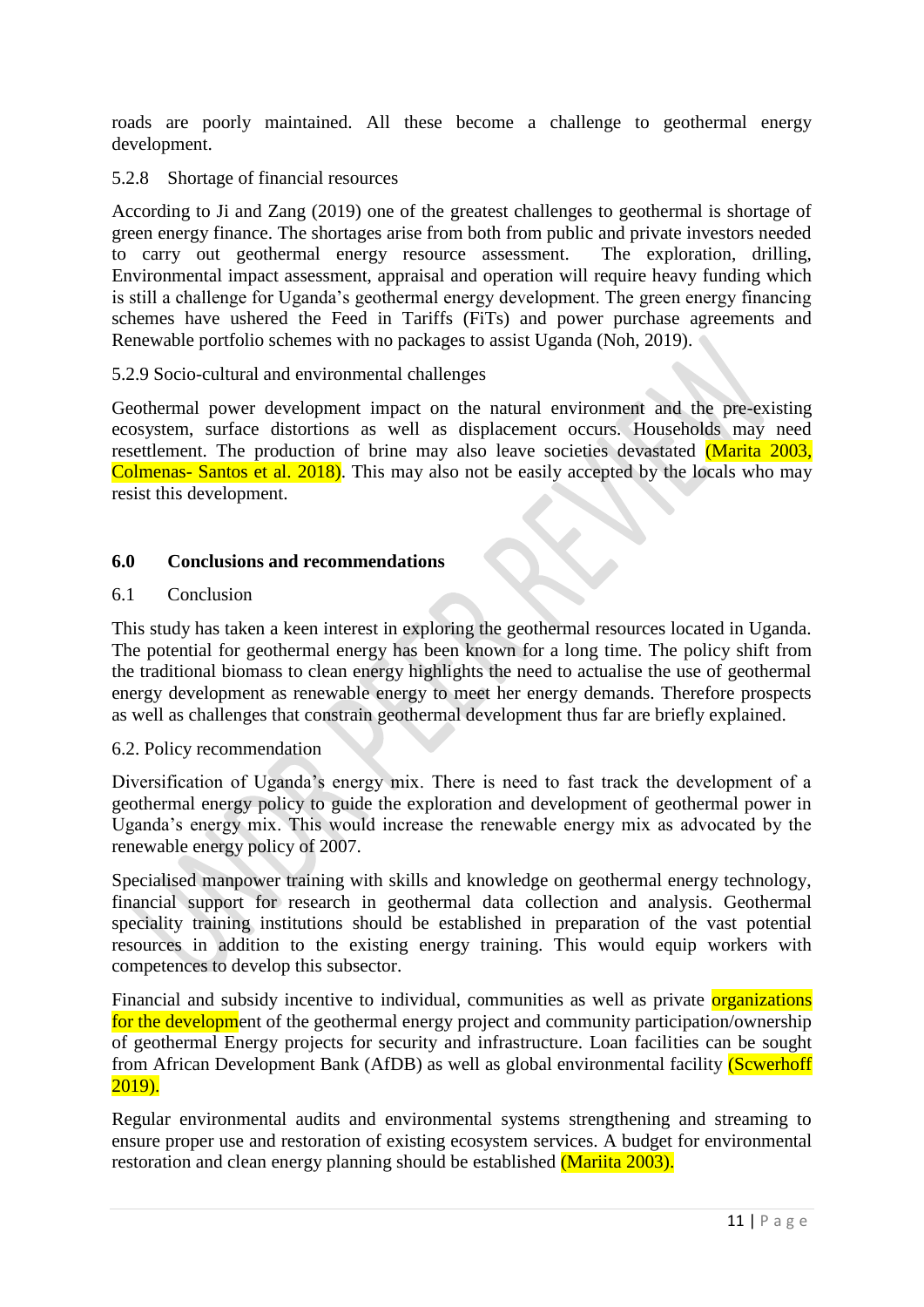A regional geothermal institution needs to be established to establish standards and promote geothermal power uptake. It would also coordinate training development and restoration of disused sites.

Concessions and reserve evaluation plans for potential investors upon expression of interest to develop geothermal resources. Land would be availed with numerous friendly terms to create a conducive investment climate.

## **Reference**

[1] Paul, S., & Bhattacharya, R. N. (2004). Causality betweszen Energy consumption and economic growth in India: a note on conflicting results. *Energy economics*, *26*(6), 977-983.

[2] Bhattacharya, M. & Bhattacharya, S.N. (2014). Economic growth and Energy consumption nexus in Developing World: The case of China and India *Journal of Applied Economics and Business Research JAEBR*, 4 (3): 150-167.

- [3] Singh, K., Sidhpuria, M. S., Jhorar, R. K., Kumar, A., Singh, J., & Mehla, M. K. (2021). Energy Utilization for Ground Water Pumping under Declining Water Table Scenario: A Review.
- [4] NDP III (2020),Third National Development plan 2020/21- 2024/25
- [5] WEC (2020). World Energy Council [www.wolrde](http://www.wolrd/)nergy.org
- Ambumozhi,V. (2018).Overcoming Barriers to Geothermal Energy Development in Indonesia. Japan Council for renewable resources.
- Adeyemi.K.O and Asere .A.A (2014). A review of the energy situation in Uganda. International journal of Scientific and research publications. 4, 2250-3153.
- Battacharya and Timilsina (2010). Modelling energy of developing countries: Are the specific features adequately captured? *Journal of energy policy* 38, 1979-1990
- Colmenar-Santos, A. Palomor- Torrejan, E. Rosales- Asensio, E. and Boyge- Diez, D. (2018). Measures to remove barriers in EU Energies 11(3202) 1-29.
- Global CCS Institute: good practices in the public sector (2018)
- Government of Uganda–Vision 2040. Available on: [https://www.greengrowthknowledge.org/sites/default/files/downloads/policy](https://www.greengrowthknowledge.org/sites/default/files/downloads/policy-database/UGANDA%29%20Vision%202040.pdf)[database/UGANDA%29%20Vision%202040.pdf](https://www.greengrowthknowledge.org/sites/default/files/downloads/policy-database/UGANDA%29%20Vision%202040.pdf) (Accessed: 13 June 2020).
- Hochstein, .M.P. (2005). 25-year Geothermal Institute. In: University of Auckland. World Geothermal Congress. Antalya, Turkey.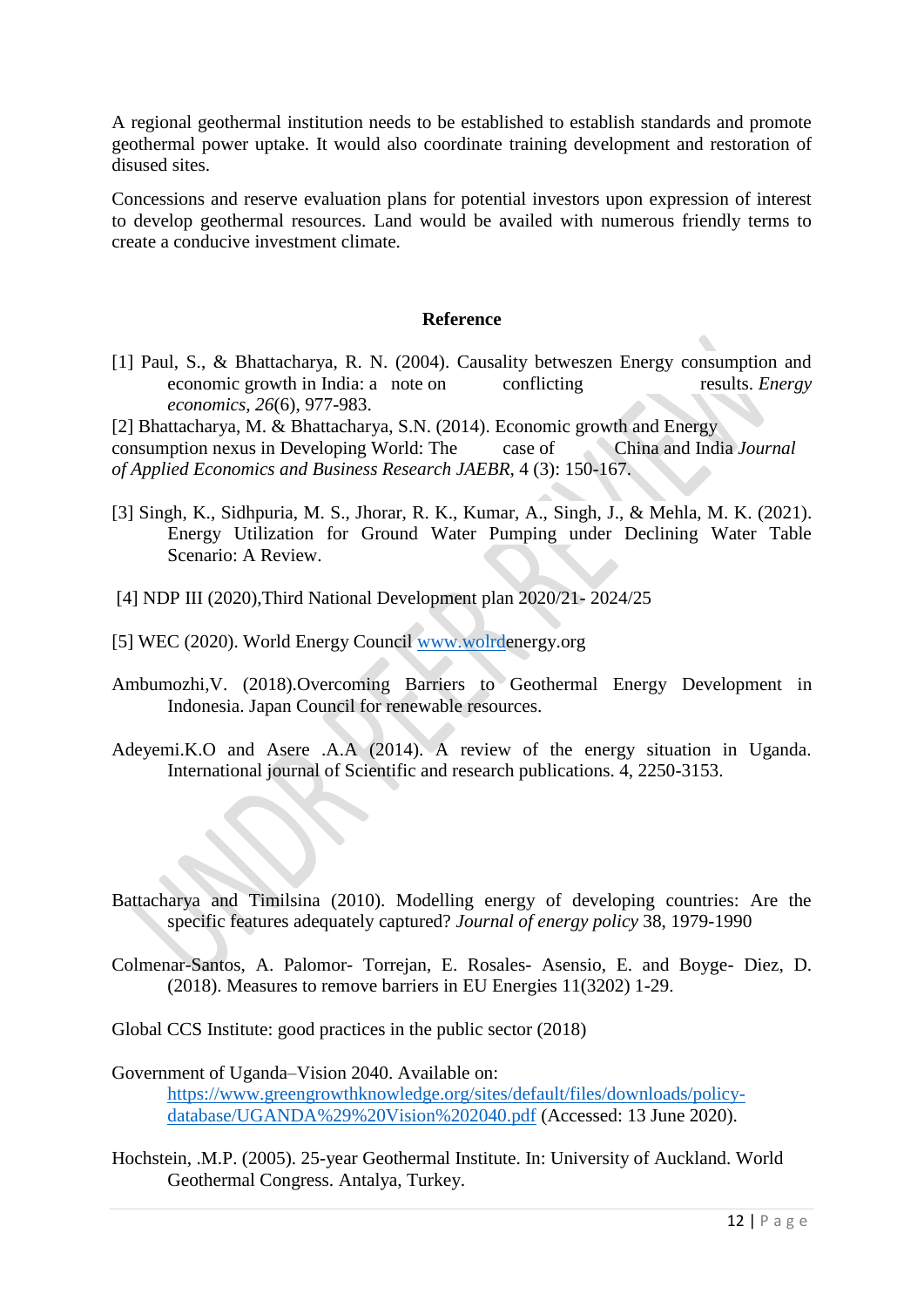International Energy Agency,(2011). World Energy outlook. OECD, France.

- Iwayemi, A( 2008).. Investment in electricity generation and transmission in Nigeria: issues and options. Int Assoc Energy Econ 37–42 (First Quarter).
- Ji, Q., & Zhang, D. (2019). How much does financial development contribute to renewable energy growth and upgrading of energy structure in China? Energy Policy, 128, 114– 124. [https://doi.org/10.1016/j.enpol.2018.12.](https://doi.org/10.1016/j.enpol.2018.12)
- Jianchao, H Mengchao, C. and Pingkou, L development and utilization of geothermal energy in China: Current Pracise and future strategies *Ren. Energy an international journal*.
- Jones, D.W (1991). Urbanisation and energy use in economic development. *Energy J* 10, 29- 44
- Kombe, E. Y., &Muguthu, J. (2019) Geothermal energy development in East Africa: Barriers and strategies J. of Energy Research and reviews 2 (1) 1-6.
- Kubota, H. Hondo, H., Hienuki, S. &Kaieda H. (2013). Determining barriers to developing geothermal power generation in Japan: societal acceptance by stakeholders in hot springs 61 1070-1087.

Levine, A & Young, K.R (2019). Crossing the Barriers: An Analysis of Land Access Barriers to Geothermal Development and Potential Improvement Scenarios. GRC Transactions 41

Mariita, N.O. (2003). The impact of large-scale renewable energy development on the poor: Environmental and socio-economic impact of a geothermal power plant on a poor rural community in Kenya. Energy Policy. 30:1119 –28

Microearthquake survey at Buranga geothermal prospect.

Ministry of Energy and Mineral Development Report (2019, 2020).

Mawejje J (2014) Improving energy access in Uganda. EPRC policy brief no. 43, Kampala: Economic Policy Research Centre.

Mawejje J, Munyambonera E, Bategeka L (2013) Powering ahead: the reform of the energy sector in Uganda. *Energy Environ Res* 3(2):126–138

- Mawejje J, Munyambonera E, Bategeka L (2012) Uganda's energy sector reforms and institutional restructuring. EPRC research series no. 89, Kampala. Economic Policy Research Centre.
- Mugadu, I. E. (2001). PROCEEDINGS, Twenty- sixth workshop on geothermal Reservoir Engineering Stanford University SPG-TR-168
- Nasrudin etal (2016) Potential of geothermal energy for electricity generation in Indonesia: A review. Renewable Energy Review 2016: 733-740
- Noh, H. J. (2019). Financial strategies to accelerate green growth. In J. D. Sachs, W. T. Woo, N. Yoshino, & F. Taghizadeh-Hesary (Eds.), *Handbook of green finance –*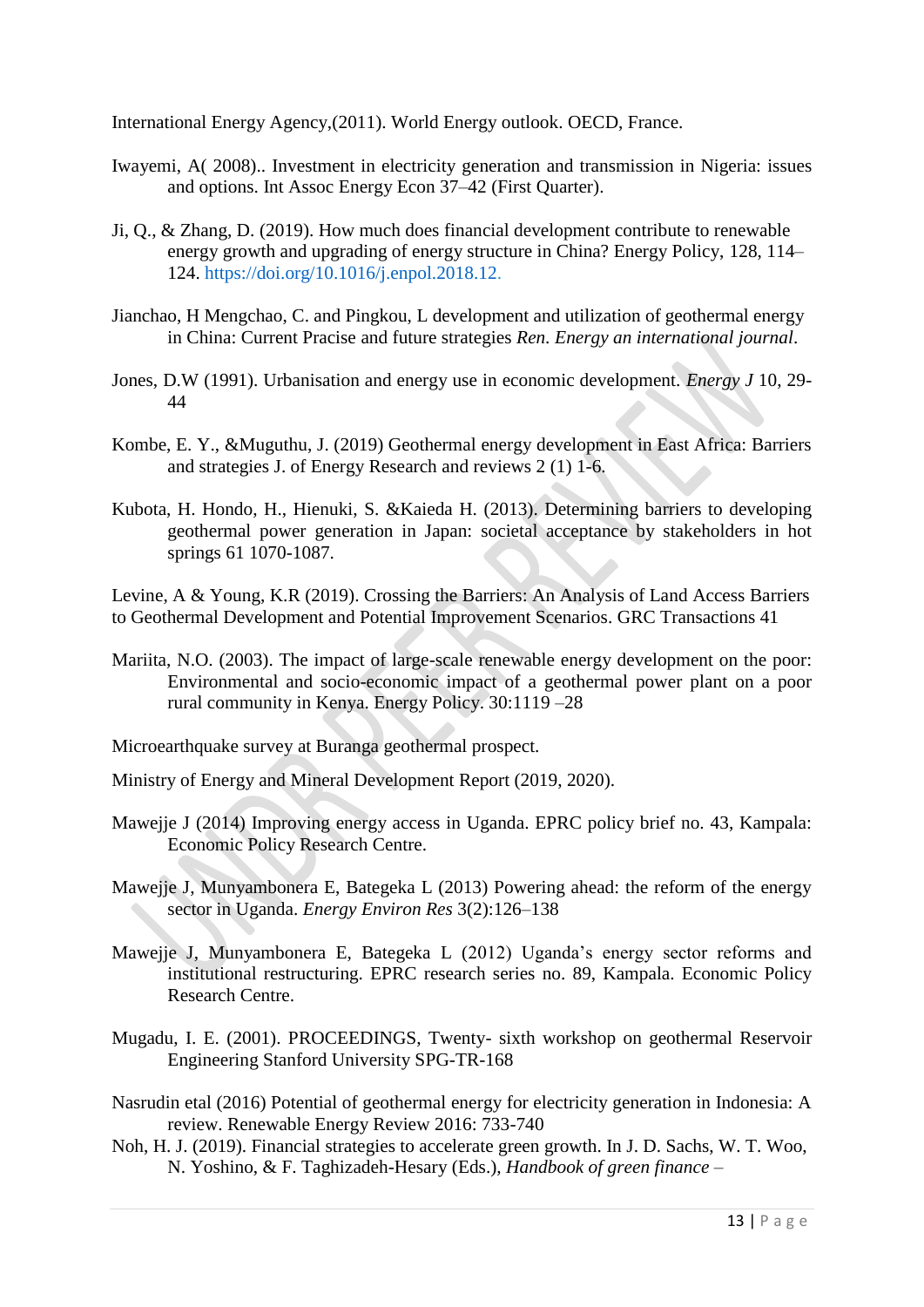*Energy security and sustainable development* (pp. 37–62). Singapore: Springer.

- Odhiambo N.M (2009a) Energy consumption and economic growth nexus in Tanzania: an ARDL bounds testing approach. Energy Policy 37:617–622.
- Odhiambo N.M (2009b) Energy and economic growth in South Africa: a tri-variate causality test. *Energy Econ* 31:635–640.
- Odhiambo N.M (2010) Energy consumption, prices and economic growth in three SSA countries: a comparative study. *Energy Policy* 38:2463–2469.
- Okello C et al (2013) Bioenergy potential of agricultural and forest residues in Uganda. Biomass *Bioenergy* 56,515-525.
- Okoboi G. Mawejje J., (2016). The impact of adoption of power factor correction technology on energy peak demand in Uganda. *J Econ Struct* 5(1):1–14.
- Pan, S., Gao, M., Shah,K.J., Zheng,J., Pei, S., Chiang, P., (2018). Establishment of Enhanced Geothermal Energy Utilization Plans: Barriers and Strategies, *Renewable Energy*, doi: 10.1016/j.renene.2018.07.126
- Review Report on Uganda's readiness for the Implementation of the Agenda2030 (2016) Uganda Bureau of Statistics (UBOS), 2019
- Rohdin, P., Thollander, P., 2005. Barriers to and Driving Forces for Energy Efficiency in the Non-energy Intensive Manufacturing Industry in Sweden. *Energy,* article in press
- Sameh.H.S and Kamel Basil. (2017). A framework to promote energy efficiency as a solution to the problem in Egypt, *energy and power engineering* 9,187-215
- Scleich. J (2009), Barriers to Energy Efficiency: a comparison across the German commercial and service sector. *J. Ecological Economics*-03343, 1-10.
- Schwerhoff G, Sy M. (2017). Financing renewable energy in Africa Key challenge of the sustainable development goals. Renewable and Sustainable Energy Reviews.75:39 3– 401.
- Stephane de la Rue du Can Pludleiner, and Pielli, (2018), Energy Efficiency as a means to expand energy access: a Uganda roadmap *Journal of energy policy* 120, 354-364.
- Suberu Y. et al. (2015). Overuse of wood based bioenergy in selected Sub Sharan African countries: Review of unconstructive challenges and suggestions *J. clean production* 96, 501-519.

Taghizadeh-Hesary, F., Mortha, A., Farabi-Asl,H., Tapan Sarker, T., Chapman,A., Shigetomi. Y., Fraser, T. (2020). Role of energy finance in geothermal power development in Japan. *International Review of Economics and Finance* 70 (2020) 398–412